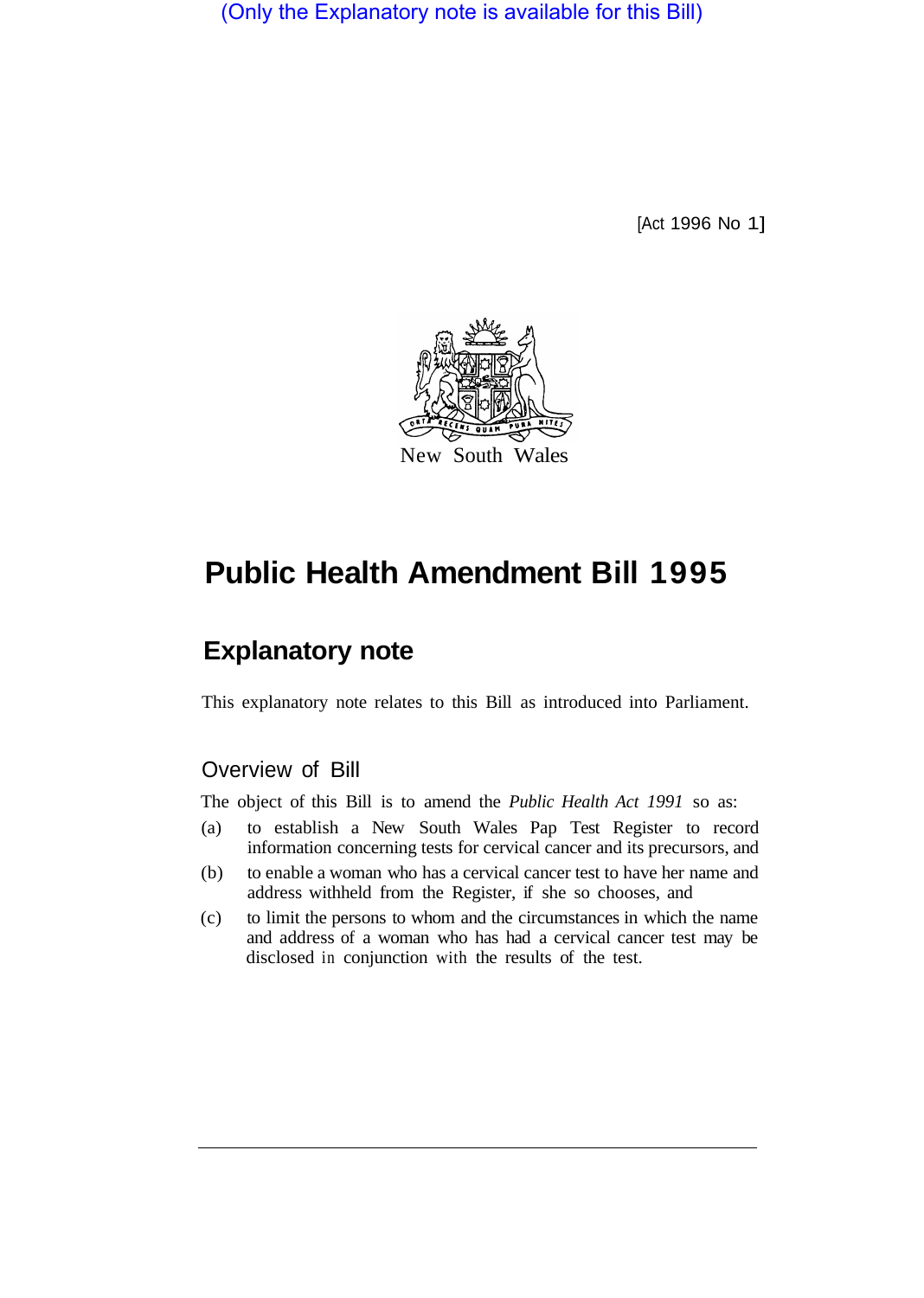Public Health Amendment Bill 1995 [Act 1996 No 1]

Explanatory note

## Outline of provisions

**Clause 1** sets out the name (also called the short title) of the proposed Act.

**Clause 2** provides for the proposed Act to commence on a day or days to be appointed by proclamation.

**Clause 3** is a formal provision giving effect to the Schedule of amendments to the *Public Health Act 1991.* 

**Clause 4** repeals an uncommenced Schedule of the *Health Legislation (Miscellaneous Amendments) Act 1994* that is superseded by the proposed Act.

**Schedule 1** inserts a new Part, proposed Part 3B (proposed sections 42E–42P).

**Proposed section 42E** inserts definitions for the purpose of the proposed Part. As well as defining *cervical cancer test* in terms of the familiar "Pap test" and related biopsies, it allows the regulations to prescribe other tests (should any be developed) for the purpose of the definition.

**Proposed section 42F** requires the Director-General to cause to be compiled and maintained a Register relating to cervical cancer tests, to be known as the New South Wales Pap Test Register. The Director-General may enter into any agreement or arrangement for another person to maintain the Register.

**Proposed section 42G** provides that the object of establishing the Register is to reduce the incidence of, and mortality from, preventable cervical cancer by using the Register for the purposes specified in proposed section 42I.

**Proposed section 42H** specifies the information that the Register is to contain in relation to a cervical cancer test. That information includes the date and result of the test, particulars of the person or laboratory that carried it out, the date of birth of the woman tested and, unless the woman elects under proposed section 42M to withhold that information, her name and residential or postal address (her *identifying particulars).* 

**Proposed section 42I** sets out the purposes for which the Register is to be used. These include reminding women who fail to have a further cervical cancer test (or other appropriate investigation or treatment) after a reasonable time that a further test (or investigation or treatment) is recommended, monitoring rates and patterns of tests and providing a database for use in research into the prevention and treatment of cervical cancer. It also provides a protection from liability arising from any notification or advice to a woman (or any failure to notify or advise a woman) in relation to any matter included in or otherwise concerning the Register for persons acting in good faith for the purposes of the proposed Division.